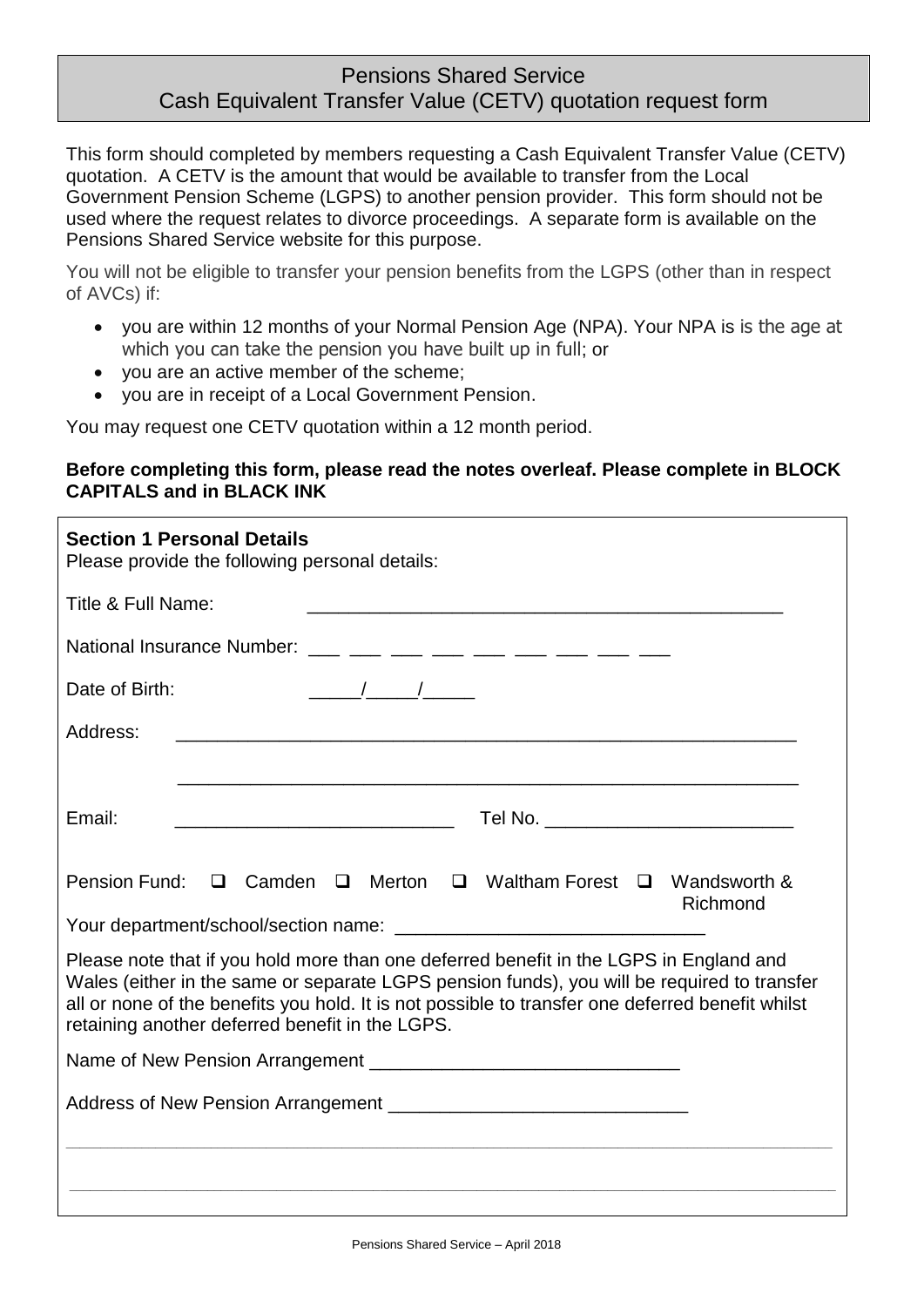| <b>Section 2 Relationship Status</b>                                                                                                                                                                                                                          |
|---------------------------------------------------------------------------------------------------------------------------------------------------------------------------------------------------------------------------------------------------------------|
| I am single and have never been married or formed a Registered Civil Partnership                                                                                                                                                                              |
| $\blacksquare$ I am married: $\blacksquare$ (date of marriage)                                                                                                                                                                                                |
| I am a widow / widower / surviving registered Civil Partner                                                                                                                                                                                                   |
| I am in Civil Partnership or same sex marriage: ____________(date of registration or<br>marriage)                                                                                                                                                             |
| $\blacksquare$ I am divorced _____________(date of decree absolute)                                                                                                                                                                                           |
| I am judicially separated                                                                                                                                                                                                                                     |
| $\blacksquare$ My Civil Partnership has been dissolved: ______________(date of dissolution)                                                                                                                                                                   |
| $\blacksquare$ I was a contributing member of the LGPS on or after 1 April 2008 and my Cohabiting<br>Partner is eligible to receive a Survivor's Pension in the event of my death*. My partner's                                                              |
| *See https://lgpsmember.org/more/cohab-partner.php for more information.                                                                                                                                                                                      |
| If you decide to transfer your pension rights - you will be asked to provide the<br>following ORIGINAL documents so that your transfer can proceed:                                                                                                           |
| • Passport; or<br>Birth certificate and, as applicable, marriage or partnership certificate<br>$\bullet$                                                                                                                                                      |
| <b>Section 3 Other Local Government Pension Scheme (LGPS) benefits</b><br>Do you have any other LGPS benefits that are already in payment or will become payable<br>on or after the date of transfer?<br>  Yes<br>No                                          |
| If 'Yes' please provide the name of the provider                                                                                                                                                                                                              |
|                                                                                                                                                                                                                                                               |
| <b>Section 4 Final Certification</b>                                                                                                                                                                                                                          |
| I certify that the information given on this form is correct and complete to the best of my<br>knowledge and undertake to inform the Pensions Shared Service should my relationship<br>status change prior to a transfer of my pension rights.                |
| If further tax becomes payable because information I have provided is proven to be<br>incorrect, then I understand that I will be wholly and personally liable for the tax charge<br>due and any resultant penalty as may be imposed by HM Revenue & Customs. |
| Dated: $\frac{1}{\sqrt{1-\frac{1}{2}}}\frac{1}{\sqrt{1-\frac{1}{2}}}}$                                                                                                                                                                                        |
|                                                                                                                                                                                                                                                               |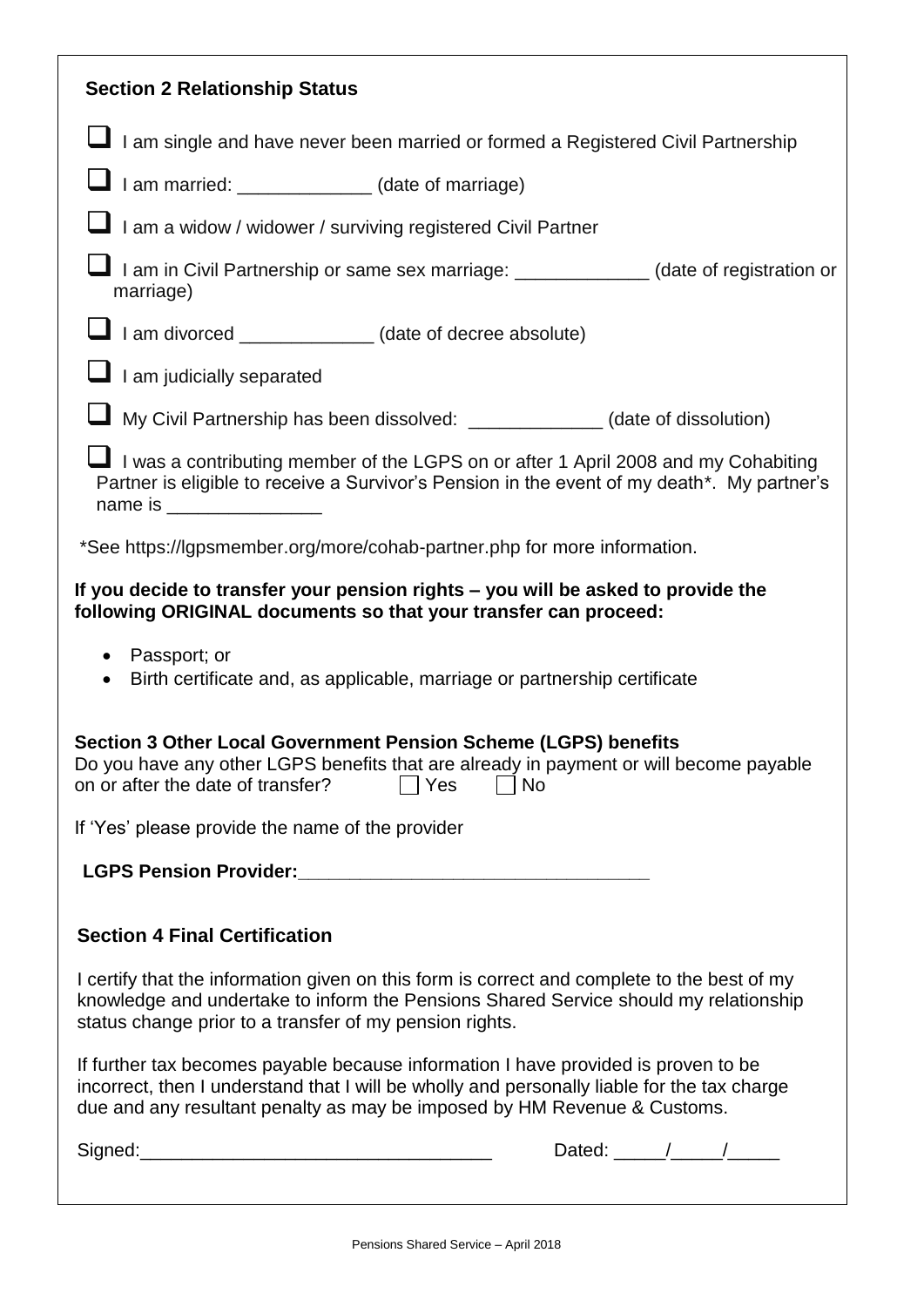# **Submitting this form**

This form may be submitted by post or email

Address: Pensions Shared Service PO Box 72351 London SW18 9LQ

Email: pensions@wandsworth.gov.uk

#### **More Information**

For further information about transferring your LGPS pension rights to another pension scheme please visit [https://lgpsmember.org/arl/already-left-tvout.php.](https://lgpsmember.org/arl/already-left-tvout.php) You can also contact the Pensions Shared Service using the contact details above or telephone on 020 8871 8036.

If you are considering transferring the value of your accrued LGPS Defined Benefit pension rights to a Defined Contribution (DC) arrangement you should visit the Government website: [www.pensionwise.gov.uk](http://www.pensionwise.gov.uk/) 

For help on obtaining independent financial advice you may visit the website: <https://www.moneyadviceservice.org.uk/en/articles/choosing-a-financial-adviser>

### **If you are forwarding requests for information from third parties**

Please note when receiving quotation requests from third parties (e.g. other schemes, arrangements or advisors), it is our policy:

- not to complete questionnaires/forms issued by other schemes, arrangements or advisors
- not to issue discharge or election forms other than directly to the member
- not to provide answers to questions that do not relate to defined benefit occupational statutory schemes such as the LGPS
- only to provide details of any preserved benefits that the member is entitled to by virtue of already having left employment or opted-out of the Scheme
- to provide a weblink to additional scheme information https://lgpsmember.org/index.php
- to refer transfer enquiries directly to the Pensions Regulator for investigation where Pension Liberation/scams are suspected http://www.thepensionsregulator.gov.uk/individuals/dangers-of-pension-scams.aspx